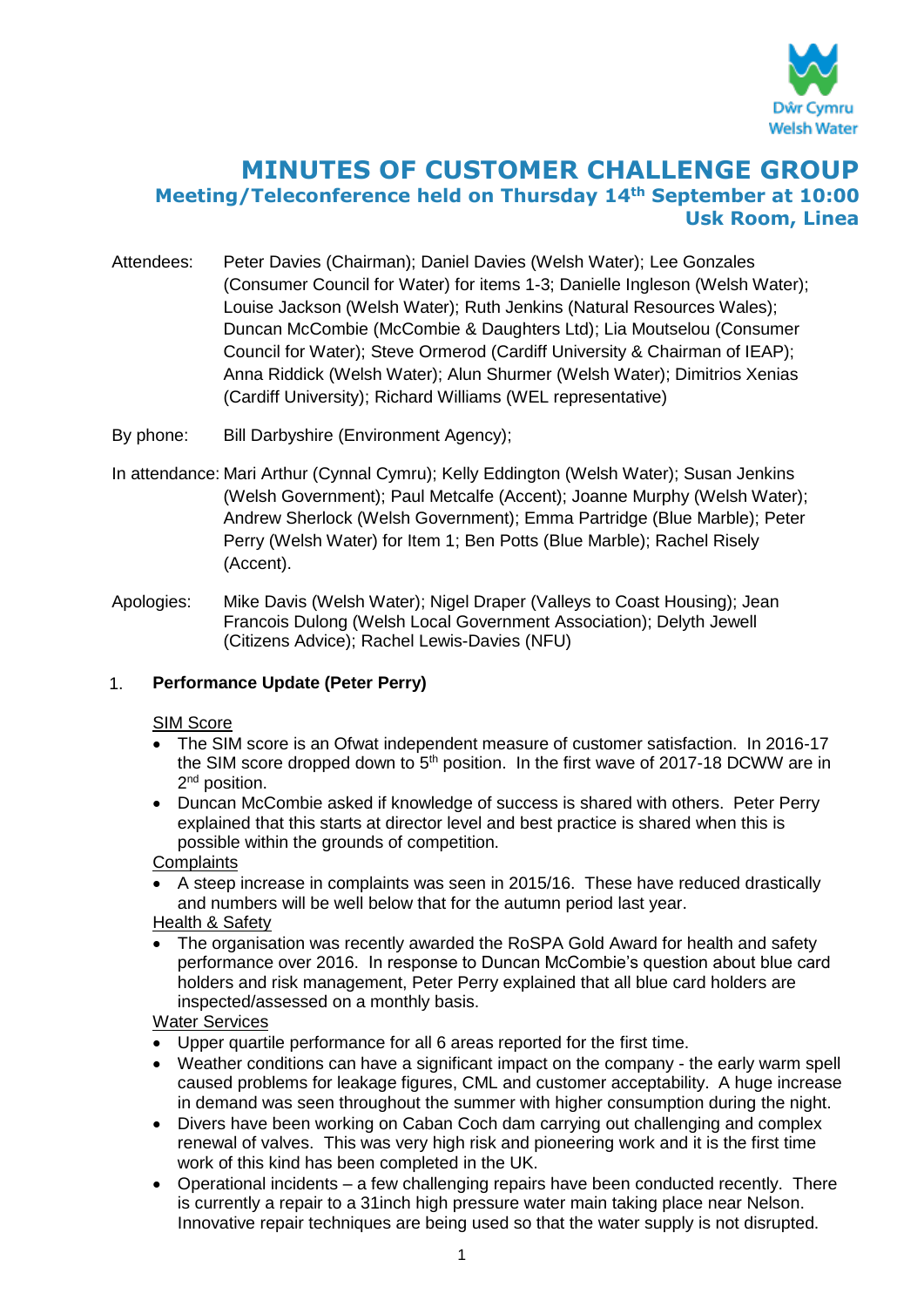Customers are being kept informed of progress via social media and the website. Local AMs and MPs have been informed.

### Wastewater Services

- The reported results show our best ever performance achieved through improved ways of working.
- Any reported under-performance will be rectified with the exception of customer acceptability. Reclassification will pull this back in line.
- Extreme weather conditions have a significant impact. In July severe rainfall caused sewer flooding in North Wales coastal towns.
- £100m investment in bio-solids (sewage sludge) has been agreed which will bring advanced digestion across North Wales and parts of South Wales.
- Lia Moutselou queried why reclassification had taken place if a good performance is reported. Ruth Jenkins explained that the top 3 are the areas that are reported on.
- Steve Ormerod asked if reclassification is consistent with other regulatory bodies. Ruth Jenkins confirmed there is a consistent approach where applicable.

# Rainscape

- A group of councillors from Cardiff were taken to Llanelli to see work undertaken as part of the Rainscape project to slow down service water.
- Community Fund has been launched which will benefit 16 community groups and charities.

# Capital Investment

- £1+million a day is being invested in capital schemes.
- The Maerdy & Porth mains scheme will resolve problems with large diameter cast iron mains in the area.
- Plans to abandon some pumping stations which will reduce costs.

### **Summary**

- CC Water want to see improvements in sewer flooding which is forecast to be on target at year end. The biggest problem is blockages and communicating this to customers is key.
- External flooding is a priority. The company has set its own target and an improvement from last year has already been reported.
- The company is leading on sustainable drainage. Scottish Water are visiting to see the work being carried out.

Received, for information, the summary of scorecard measures that goes to Board on a monthly basis.

# 2. **Updates (Peter Davies)**

#### **Secretariat**

- Cynnal Cymru will provide secretariat support to the Group at future meetings
- Kelly Eddington was welcomed as Alun's new PA. Noted that Jo Murphy's role had changed and she would now support the Company Secretary and the Board only. Challenge Log

 The draft strategic challenge framework has been circulated and CGG asked to comment. The framework can be developed further and made available for the November meeting.

### Maerdy/Porth Project

- The project is a broader approach to community engagement and will be developed as a pilot for demonstrating how such investment programmes can be a platform for DCWWW to enable improvements in community resilience. The project outline is still being finalised but productive meetings have been held to date.
- Dimitrios Xenias is undertaking an independent assurance process around the research approach.
- Additional information can be provided at the November meeting of the CCG. Board Feedback
- Peter Davies attended the September meeting of the Board and had a positive discussion on the role of the CCG and the triangulation report.
- Jo Kenrick, Non-Executive Director, will attend the November meeting of the CCG.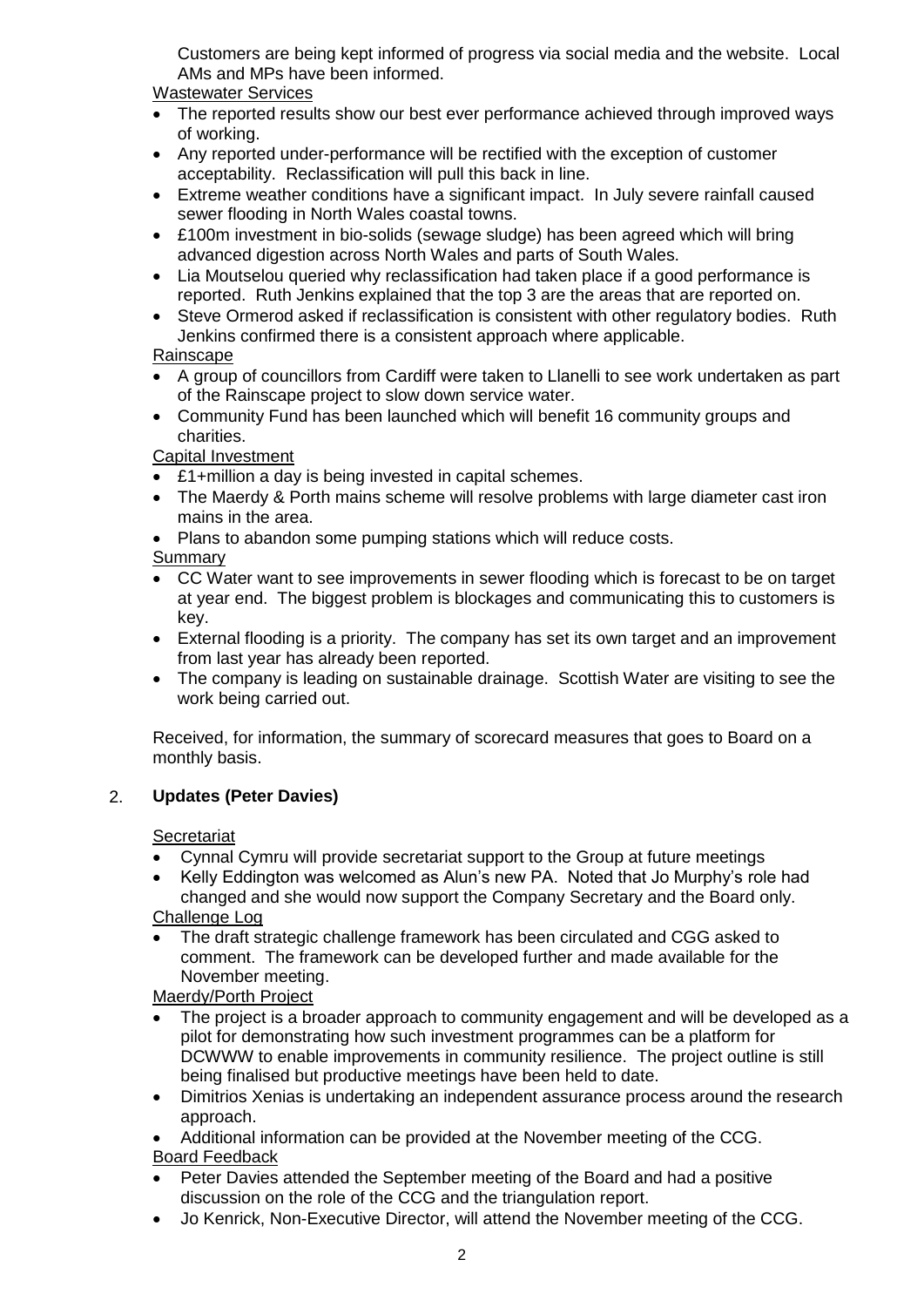Hard copies of the papers recently presented to the Board were made available to the Group. Noted the papers are confidential and not for wider circulation.

Summer Consultation/Online Community

- Over 18,000 responses have been received to the summer consultation.
- Almost 400 customers have signed up to the online community.
- A discussion on the online community to be included on the agenda for a future meeting of the Group.

### 3. **Implications of Ofwat Methodology (Daniel Davies)**

#### **Outline**

 The Ofwat methodology consultation was discussed at the recent Board meeting. There is a clear approach to PR19 and a business plan will be devised in the interest of customers first and foremost. The plan has to be presented to Ofwat in a required format.

Customer Engagement

- The methodology has not been changed and is still a valid document. Ofwat have reiterated some points.
- Noted the 7 principles of effective customer engagement.

Affordability

- The price review includes trade-offs and will consider bills for today and tomorrow, service levels and costs.
- Noted the three aspects of affordability today's customers; future customers; customers who struggle to pay.

### Vulnerable Customers

- Ofwat are giving this area more prominence than has been done previously.
- Noted the three tests for how well companies address vulnerability. CCG's views will be taken into account.

Measures of Success/Performance Commitments

- There are 14 common performance commitments plus company-specific commitments in other areas e.g. vulnerability.
- There is a special focus on leakage for which an additional benchmark has been added that all companies are expected to reach.
- Duncan McCombie asked if there are expectations for customers to be more resilient. In response, Alun Shurmer explained that the satisfaction of customers who have made contact is measured. This is supplemented with another survey to customers who haven't made any contact.
- Lia Moutselou queried if there was scope for comparable surveys on customer satisfaction. In response, Daniel Davies explained that there are stretching targets and the company should not have differing performance levels. All targets should be in the upper quartile (some are in a very good position). The company needs to challenge itself on customer views and consider what is historical and comparable.

Outcome Delivery Incentives (ODIs)

- ODIs were introduced in PR14 and there is a lot of detail on how these are being used.
- The incentives are devised for shareholder companies so the not-for-profit model doesn't fit well with this. Reward and penalties will, however, be incorporated into the plan.
- Research with customers to obtain their views on ODIs will also be undertaken.
- The plan is to be submitted to Ofwat in September 2018 and will be considered beforehand by the Board and the CCG in the spring.

Ofwat Assessment of Business Plans

- Some changes have been made to the assessment process but it is similar to that used in PR14.
- DCWW are working closely with Welsh Government to ensure Ofwat take into account the different legislative agenda and policies for Wales.
- Peter Davies noted the NRW response to the Ofwat methodology is a useful document and should be circulated to the group for information.
- Lia Moutselou agreed to circulate the CCWater response to Ofwat to the group.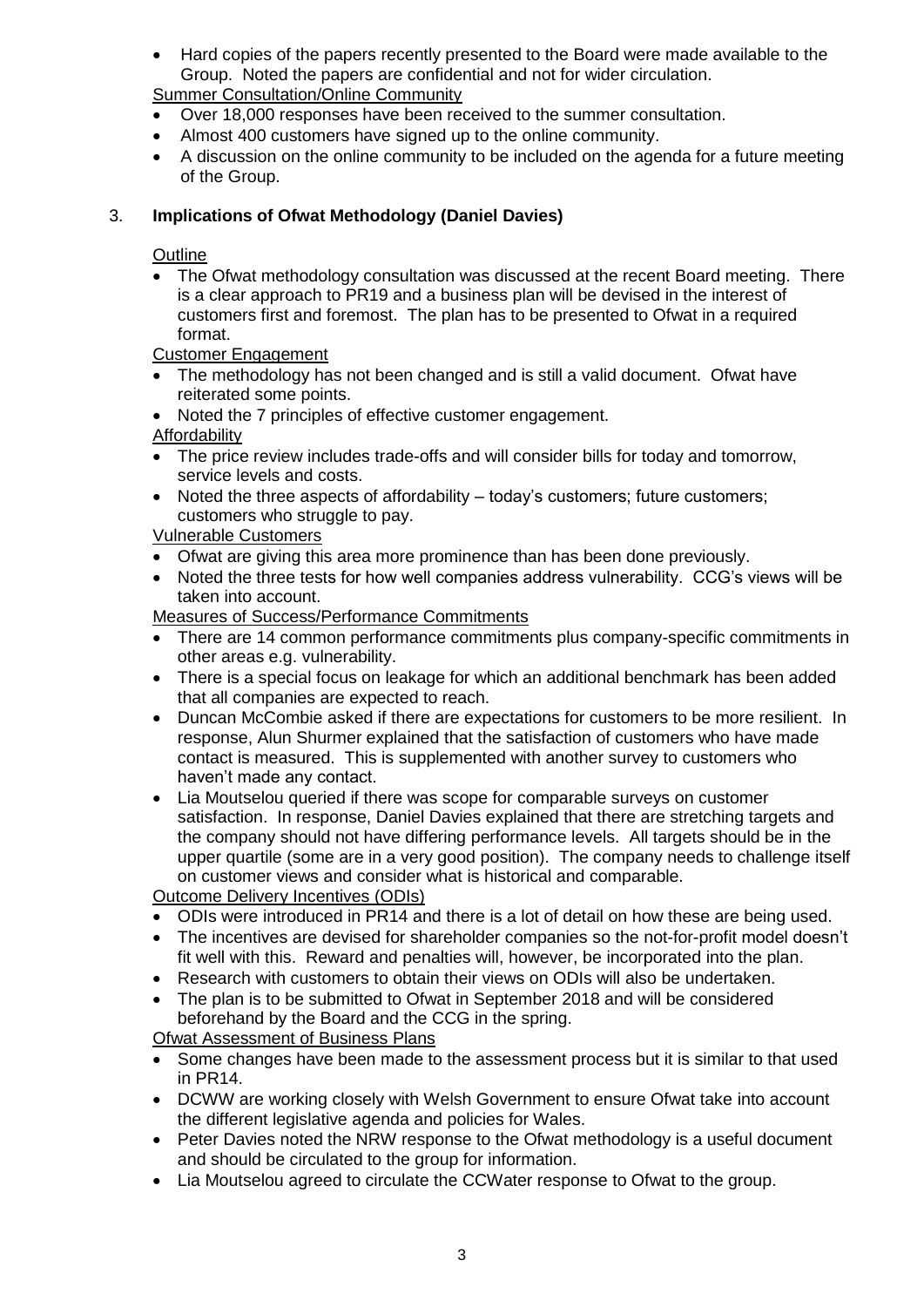# 4. **Results of Research**

- Alun Shurmer explained there are three major pieces of work report back on WW2050; WTP: Performance Targets.
- The Chairman, members of the Exec Team and Peter Davies all attended customer focus groups.

#### WW2050 (Blue Marble)

- Customer in-depth qualitative research has been carried out in planning preparation for WW2050.
- Customers are not concerned about risks but there was an expectation that DCWW would be anticipating and planning for these challenges as part of running the business.
- Customer accepted the information about the company. Those previously unaware of the not for profit status were pleasantly surprised. Customers were made aware that bills are higher than in other parts of the country and explanations for this were given but some found this difficult to understand.
- Customers were introduced to the 14 strategic responses via A1 posters on display. A post-it note exercise to identify top and bottom importance was carried out. Public health and customer expectations was the least easy to understand for customers.
- In terms of acceptability, there were very few cases of no additional investment. Large numbers of customers were prepared to increase their bill by £10 to support strategies but the majority felt a £20 increase was acceptable.
- Customers did, however, challenge the plan in 3 areas: innovation; operational & corporate efficiency; and meeting needs of the vulnerable.

#### Noted, in discussion:

- A caveat to show the numbers of customers who participated in the survey should be included (in red) across the report. Dimitrios Xenias explained here have been calls for more transparency in other sectors so caveats need to be considered carefully.
- The report contains powerful information which reveals the extent that people understand the work of a water company.

#### Summer Consultation (Blue Marble)

- Over 18,000 people have completed the consultation to date via online, social media and chatbot.
- Questions were answered in a randomised order to ensure customers did not lose interest in the same questions as they worked through the survey.
- 37% of customers voted for increasing bills to be more prepared for future challenges.
- 1 in 4 customers preferred the option to reduce bills.

#### Noted, in discussion:

- There was no dramatic difference in responses seen by age/gender.
- The survey did not include a question asking if the respondent was a bill payer which could skew results.

#### Willingness To Pay (Accent)

- Research was conducted via interviews. The focus was on service issues so the questions were slightly easier to answer than at previous interviews.
- Across all water service issues, long term interruption (up to 7 days) was found to have the highest impact on households and non-households.
- Across wastewater services issues, major sewer flooding inside property was found to have the highest impact on dual service households, waste water only households and non-households.
- Core value for dual households is £50.37 compared to £16.05 in PR14.
- Core value for dual non-households is £87.02 compared to £43.78 in PR14.

#### Noted, in discussion:

 Consistent message across other research is that customers who have been affected by sewer flooding do not want increased bills.